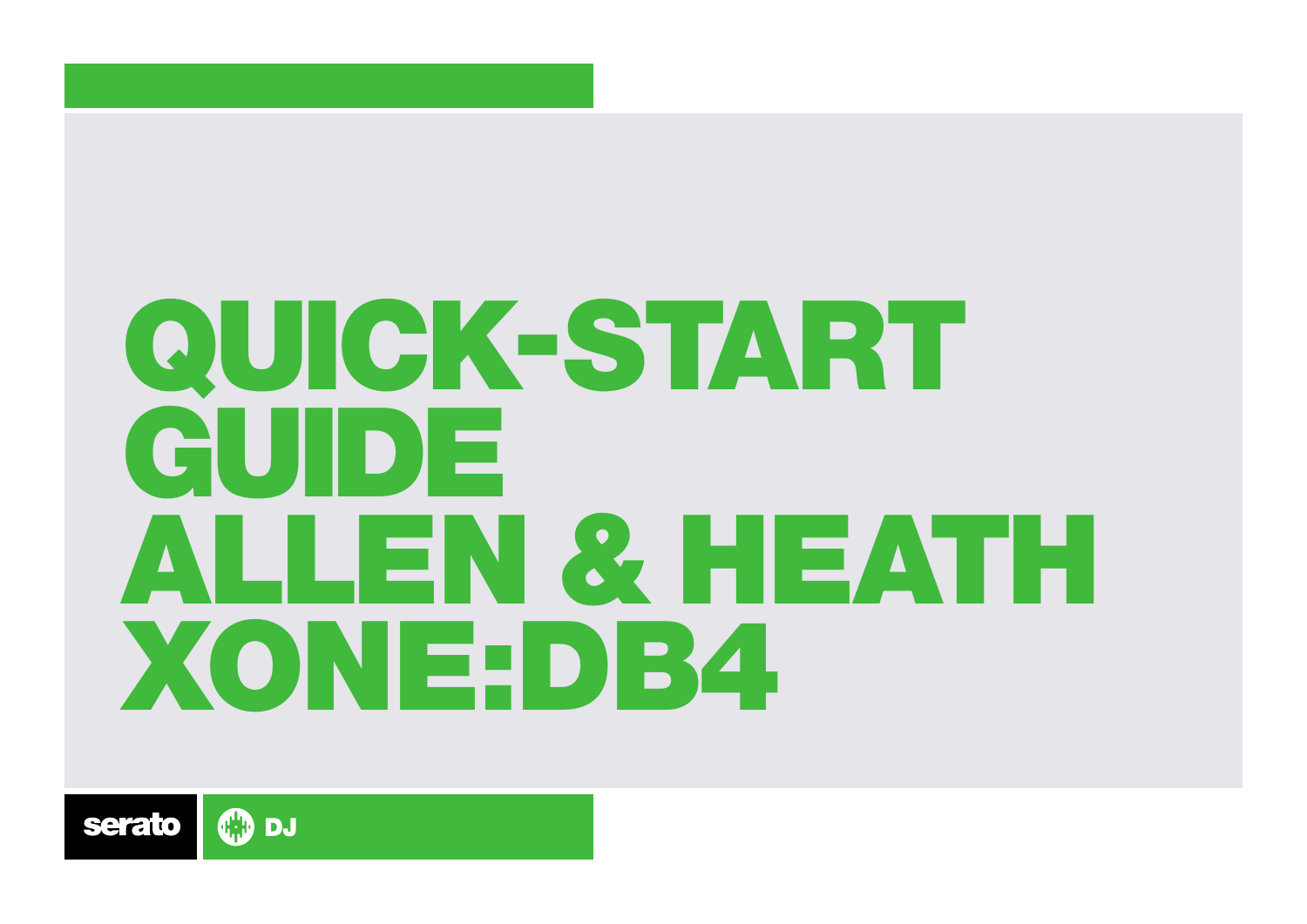## Installation and Setup

To activate Serato DJ with the Allen & Heath XONE:DB4 it requires a Serato DJ license to be purchased and activated on your user account. The XONE:DB4: The DVS Expansion Pack also needs to be purchased and activated before the unit can be used with NoiseMap™ control tone to control DVS playback. [You can purchase both products here.](http://store.serato.com/us/software/)

The Allen & Heath XONE:DB4 requires drivers on both Mac OS X and Windows. Please make sure you have the latest drivers installed. It is always important to connect your mixer directly to your computer, rather than a USB hub. Please also ensure you have installed the latest available version of Serato DJ.

To use the DVS Expansion Pack with the XONE:DB4 you will need to follow the steps in the [DVS Control section.](#page-4-0)

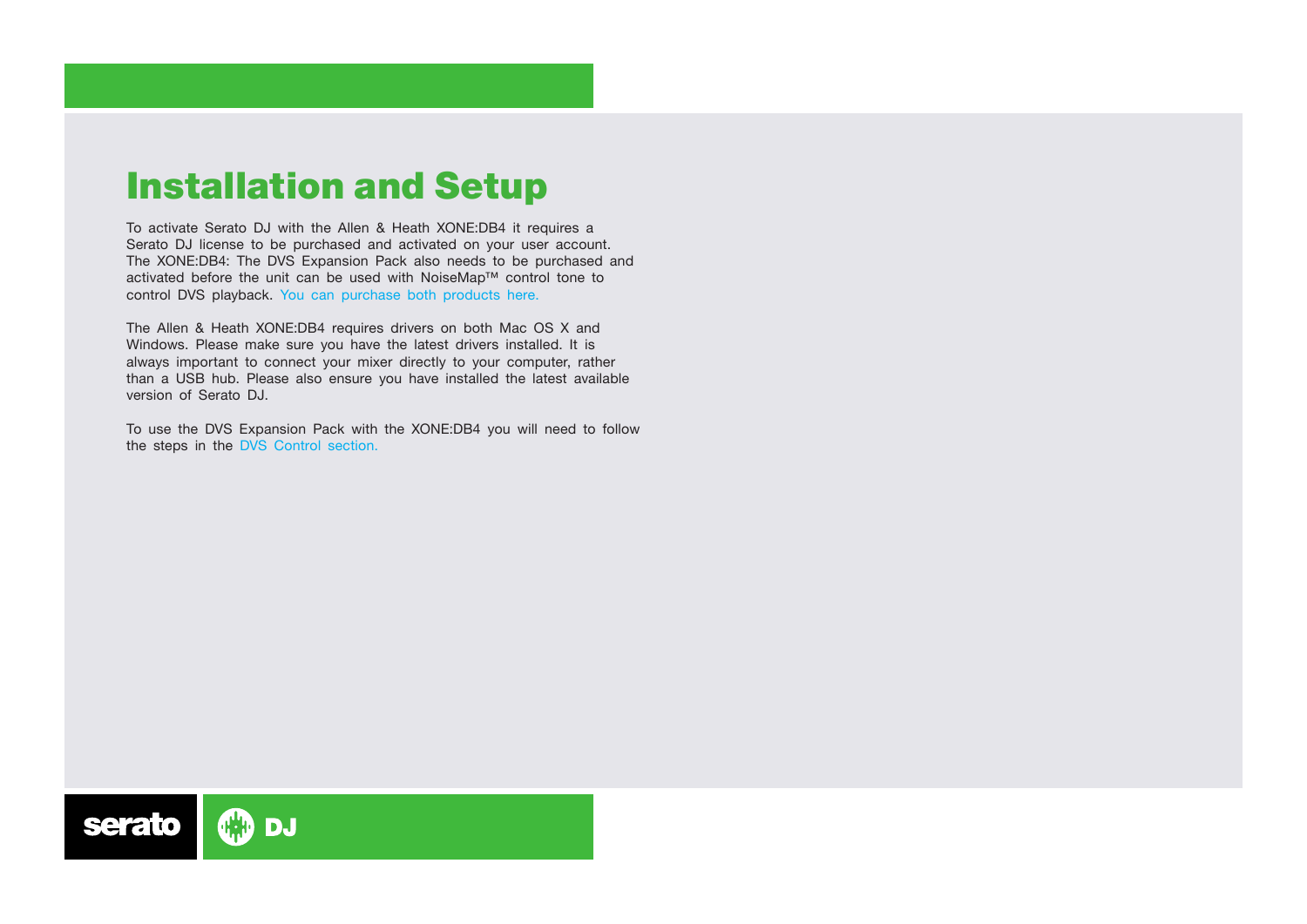

| # | <b>XONE:DB4 Control</b> | <b>Function</b>                                                                      |  |
|---|-------------------------|--------------------------------------------------------------------------------------|--|
|   | 1 AC POWER IN           | Connect a power cable to your mixer                                                  |  |
|   | 2 ON/OFF                | Turn the mixer On/Off                                                                |  |
|   | 3 MAIN MIX OUT          | Connect balanced XLR cables to the main mix out                                      |  |
|   | 4 RECORD OUT            | Connect RCA cables to the record out                                                 |  |
|   | 5 BOOTH OUT             | Connect Balanced TRS cables to booth out                                             |  |
|   | 6 ANALOGUE IN           | Connect input sources                                                                |  |
|   | 7 INPUT SOURCE SWITCH   | Select PH (Phono) for Phono input devices, select LN (Line) for Line input devices,. |  |
|   | 8 GROUNDING POST        | Connect turntable grounding wires                                                    |  |
|   | 9 USB 2.0               | Connect USB cable to your computer                                                   |  |
|   | 10 X-LINK               | Connect X-Link cable to other Allen & Heath devices                                  |  |
|   | 11 RECORD DIGITAL OUT   | Connect digital cables to record out                                                 |  |
|   | 12 DIGITAL IN           | Digital device inputs for each channel                                               |  |
|   | 13 DECK STARTS          | Deck start inputs for each channel                                                   |  |



MIXER

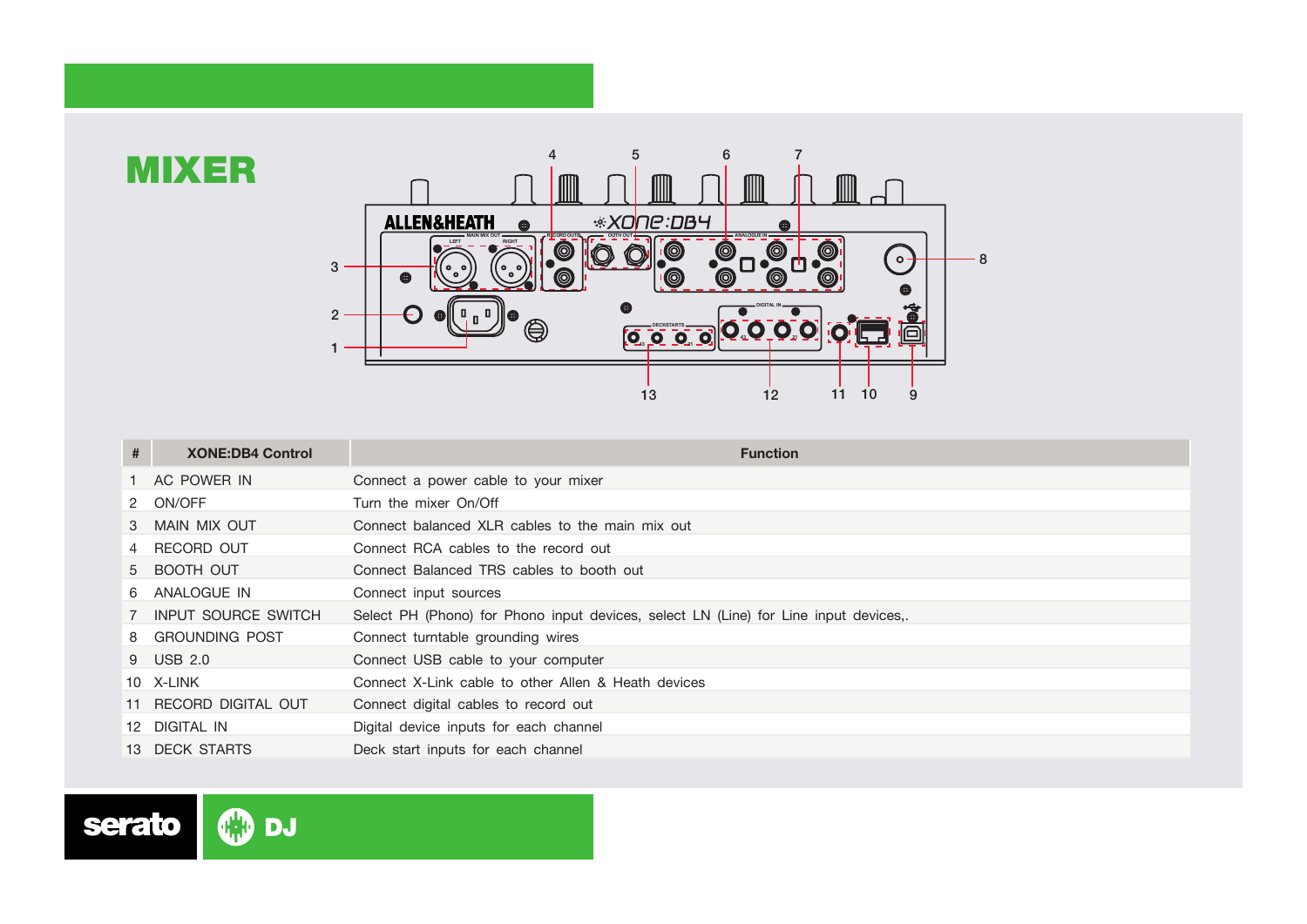

**C.D** 

**DJ** 

serato

| #              | <b>XONE:DB4 Control</b>  | <b>Function</b>                                    |
|----------------|--------------------------|----------------------------------------------------|
| 1              | <b>FILTER SECTION</b>    | XONE:DB4 filter controls.                          |
| 2              | <b>MIDI SHIFT</b>        | Used in conjunction with XONE:DB4 MIDI<br>controls |
| 3              | MIC SECTION              | Microphone input and controls                      |
| 4              | <b>INPUT SELECT</b>      | Select channel input source                        |
| 5              | <b>CHANNEL TRIM</b>      | Adjust channel trim/gain volume                    |
| 6              | <b>CHANNEL EQ</b>        | Channel EQ controls                                |
| $\overline{7}$ | CHANNEL FX               | XONE:DB4 FX controls                               |
| 8              | <b>LEVEL METER</b>       | Displays output volume                             |
| 9              | <b>MIX</b>               | Control Mix output volume                          |
| 10             | <b>BOOTH</b>             | Control Booth output volume                        |
| 11             | <b>DISPLAY</b>           | Used to display XONE:DB4 parameters                |
| 12             | <b>MFNU</b>              | Used to access the XONE:DB4 menu                   |
| 13             | <b>HEADPHONE SECTION</b> | Headphone output and controls                      |
| 14             | <b>FADER CURVES</b>      | Adjust channel and crossfader curves               |
| 15             | CHANNEL FX ON            | Turn the FX On/Off for specific channel            |
| 16             | <b>CHANNEL CONTROLS</b>  | Adjust channel volume and monitor channel.         |
| 16             | CROSSFADER SECTION       | Fade audio between channels and assign FX          |

# XONE: DB4 User Guide

For further information on XONE:DB4 controls and details on individual Menu features please refer to the Allen & Heath XONE:DB4 Hardware User Guide.

[Download the XONE:DB4 User Guide from the Allen & Heath website here](http://www.allen-heath.com/ahproducts/xonedb4/) .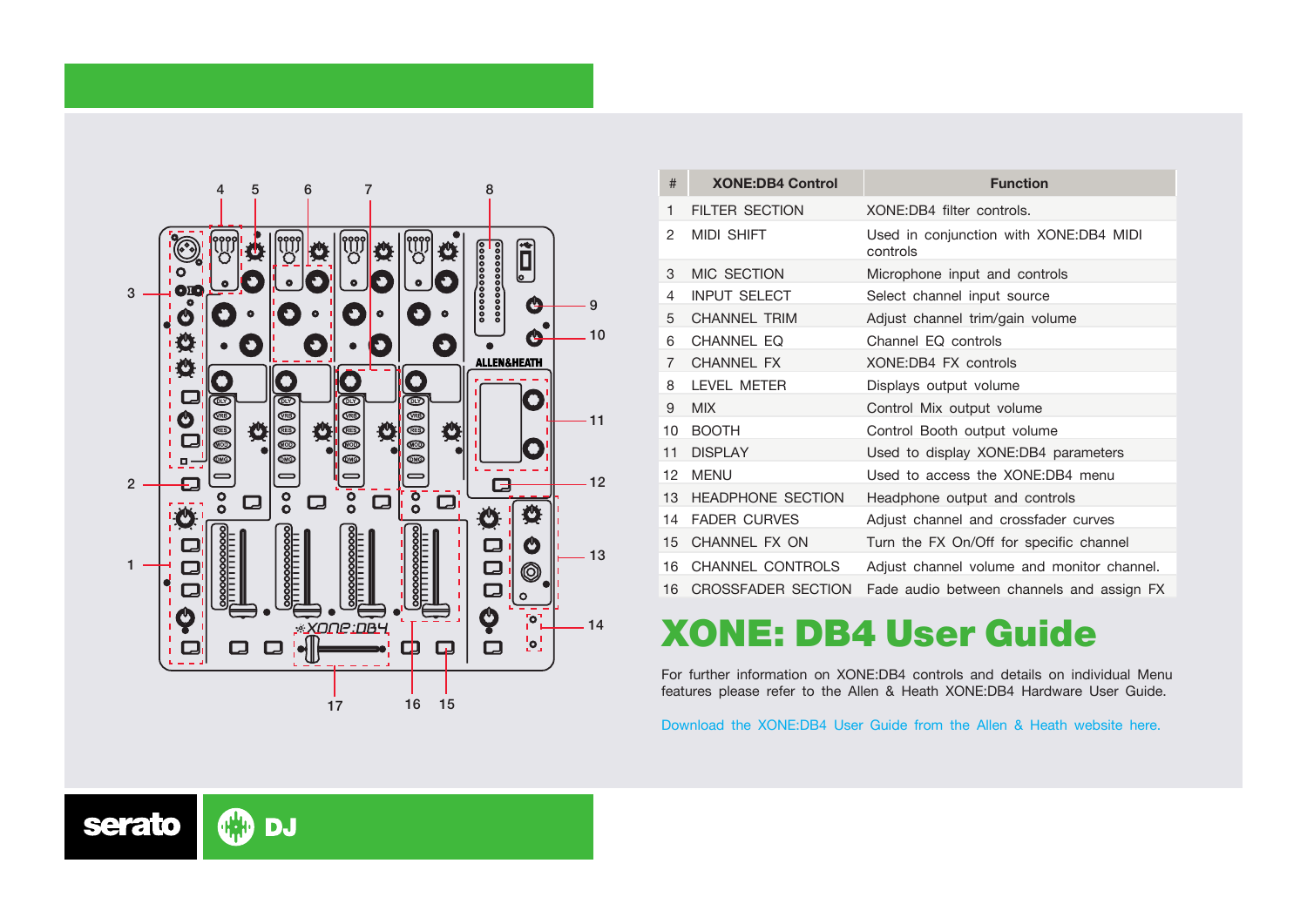## <span id="page-4-0"></span>DVS Control

To use the Allen & Heath XONE:DB4 mixer with DVS control and Serato DJ, you will first need to own a Serato DJ license and a DVS Expansion Pack license (these two products have been bundled together as the **Club Kit**). [Click here to purchase the club kit](http://store.serato.com/us/serato-dj-club-kit).

Once you have purchased and activated the Club Kit (or individual licenses separately) follow the steps below to get DVS control working with your Allen & Heath XONE:DB4 mixer.

#### **Install Drivers**

Connect your mixer and open the latest version of Serato DJ. You should see an '**INSTALL DRIVER'** dialogue box appear in the right hand sidepanel. Click **'INSTALL DRIVER'** and follow the installer prompts. If you don't have the supported hardware with you right now you can still download the driver from the hardware manufacturers website.

#### **Select Input source**

Once your turntables or CDJs are connected to the mixer, check that you are using the correct Input setting on the back of the mixer. If you have connected an analogue source (like turntables), make sure you have the input set to PH (Phono), if you have connected a digital source (like CDJs) make sure it is set to LN (Line) accordingly.

**NOTE:** If you want to connect an analogue source to channels 1 or 4, you will notice there is no switch on the rear of the mixer and will need to enable the hardware preamp for those channels. See the XONE:DB4 hardware manual for more information.

#### **Select Primary Decks**

Open the **SETUP** screen and click the **AUDIO** tab, here you will need to select your Primary Decks.

Choosing Channel 1 and 2, will allow you to have a traditional 1-2-3-4 channel configuration. Choosing Channel 2 and 3 will allow you to have a 3-1-2-4 configuration (from left to right across the mixer).

Select which deck configuration you are using with the mixer and change if necessary. If you notice you are getting signal from your control tone but on the wrong deck, you might need to double-check your Primary Decks in the **SETUP** screen or the physical inputs on the back of the mixer.

You are now set up to use your mixer with Serato DJ and DVS control using the REL or ABS control modes. See the Serato DJ manual for more information on Control Modes.